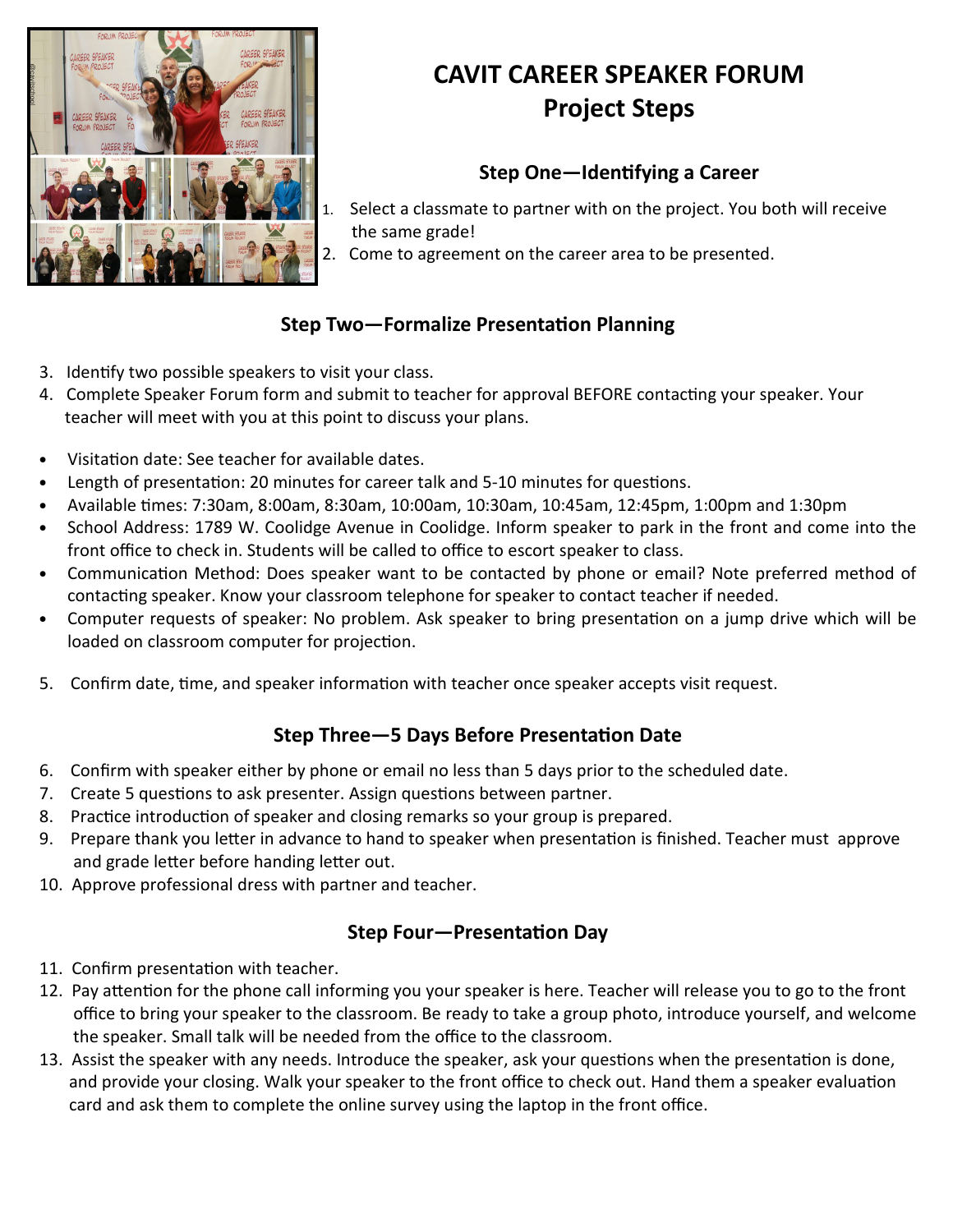# **CAVIT CAREER SPEAKER FORUM Participation Contract**

|                    |                                              |  | r articipation contract                                |                          |         | 2 |
|--------------------|----------------------------------------------|--|--------------------------------------------------------|--------------------------|---------|---|
| <b>Section I</b>   |                                              |  |                                                        |                          |         |   |
|                    |                                              |  |                                                        |                          |         |   |
|                    |                                              |  |                                                        |                          |         |   |
|                    |                                              |  |                                                        |                          |         |   |
| <b>Section II</b>  | <b>Identified Career Speakers</b>            |  |                                                        |                          |         |   |
|                    |                                              |  |                                                        |                          |         |   |
|                    |                                              |  |                                                        |                          |         |   |
|                    |                                              |  |                                                        |                          |         |   |
| <b>Section III</b> |                                              |  | (To be completed when teacher meets with you)          |                          |         |   |
|                    |                                              |  |                                                        |                          |         |   |
| Times:             | 7:30am                                       |  | 8:00am 8:30am 10:00am 10:30am<br>12:45pm 1:00pm 1:30pm |                          | 10:45am |   |
|                    |                                              |  |                                                        |                          |         |   |
|                    |                                              |  |                                                        | <b>Teacher Signature</b> |         |   |
| <b>Section IV</b>  |                                              |  |                                                        |                          |         |   |
|                    | (To be filled out once speaker is confirmed) |  |                                                        |                          |         |   |
|                    |                                              |  |                                                        |                          |         |   |
|                    |                                              |  |                                                        |                          |         |   |
|                    |                                              |  |                                                        |                          |         |   |
|                    |                                              |  |                                                        |                          |         |   |
|                    |                                              |  |                                                        |                          |         |   |
|                    |                                              |  |                                                        |                          |         |   |
|                    |                                              |  |                                                        |                          |         | 2 |
|                    |                                              |  |                                                        |                          |         |   |